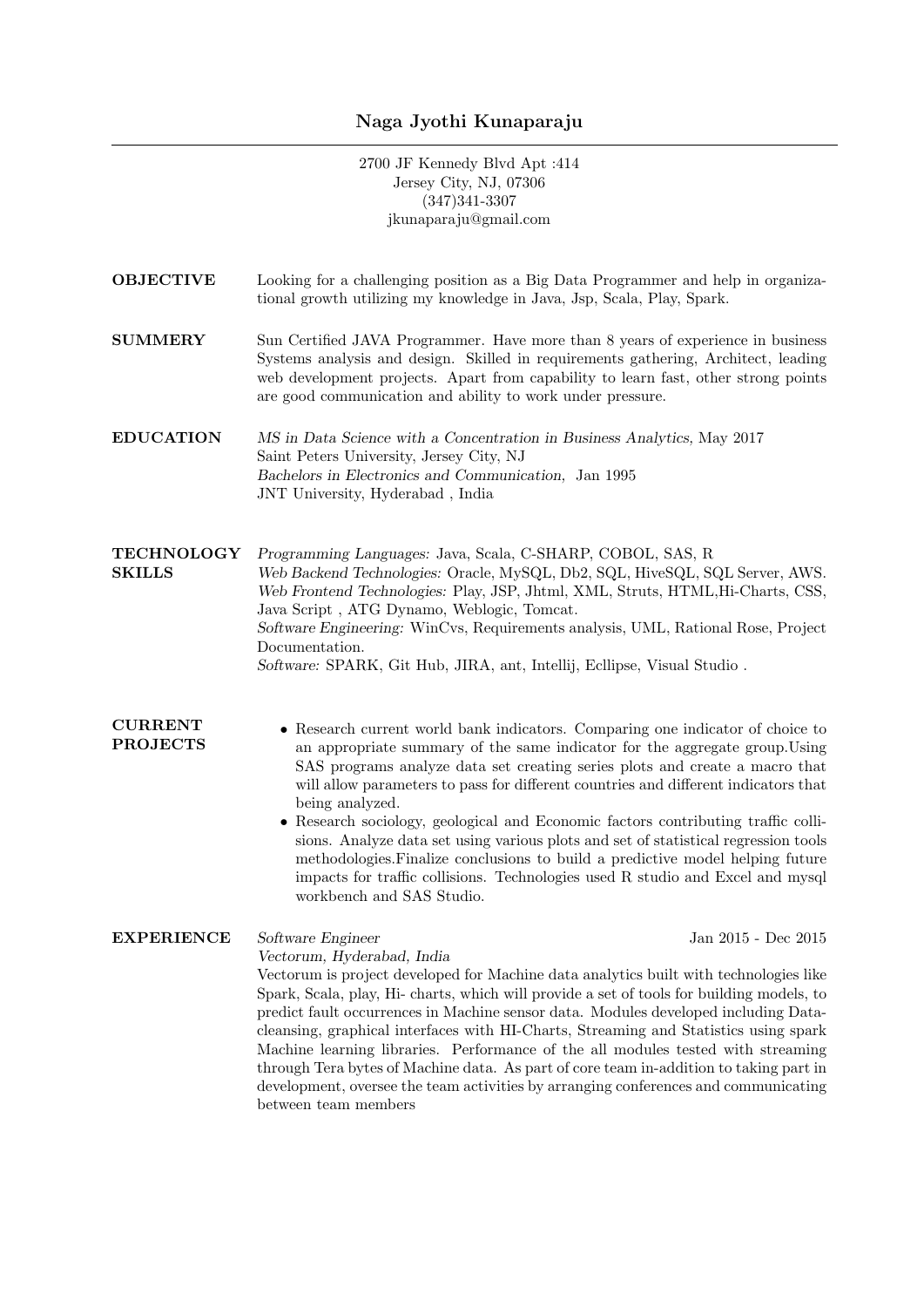- Designed and developed data Extraction module. Created GUI for extracting data and saving it according to the user choice.
- Data cleaning and custom formatting to implement business rules.
- Removing NAN's and NA's from RDD before building models and graphs.

Technologies : Scala, Java Script, Css, Html, Play, Mysql, spark, Json, Hi-charts, Hdfs, HiveSql

### Developer June 2014 - Dec 2014

Till9.com, Visakhapatnam, India

Designed a website that caters specifically to attendees of conferences, and facilitates networking among attendees for various conferences arranged by organizations. The website accommodates the functionality to be customized to each conference where the members can create and join groups based on their preferences and the profiles of others.

Technologies : Java1.6, Css, Html, JSP, Mysql, Tomcat, Eclipse, AWS, JDBC

Software Engineer June 2004Oct 2014

Planet Asia, Bangalore, India

Maintenance of Apartments Rental and Senior Housing website. Developed intra-net application to maintain employee profiles.

Technologies : ATG Dynamo, Web logic, Tomcat, Java, J2ee, Jsp, Struts, JavaScript, Jhtml, Rational rose, Html

Software Engineer March 2000Sept 2003

Move.com, Losangeles, CA, USA

move.com(Former HomeStore.com) is apartment rentals and Real Estate media business leader. Official web site provider for Realtors in America.

- Participated on many projects which include integrating websites during merger between Home store and Move.com.
- Architect and Led the team, senior housing.net. Involved in major decisions and requirement gathering along with product development team.
- Developed a prototype rental website using C sharp, ASP dot Net to evaluate feasibility to convert technologies.
- Streamlined the Project documentation by industry standards. .

Technologies : ATG Dynamo, Web logic, Tomcat, Java 1.2,1.3, Jsp, Jdbc, Struts, JavaScript, Jhtml, C Sharp, Oracle, Mysql, Wincvs, Eclipse, NetBeans, Visual Studio, Rational-rose, CSS

Consultant May 1998 - Oct 1999 Sai Software Consulting, Dallas, USA

• Ecruise.com : E-cruise lets passengers talk directly to Cruise lines, to leading cruise travel experts. Cruisers find complete a-z information, from planning to booking to packing to exploring ports of call.